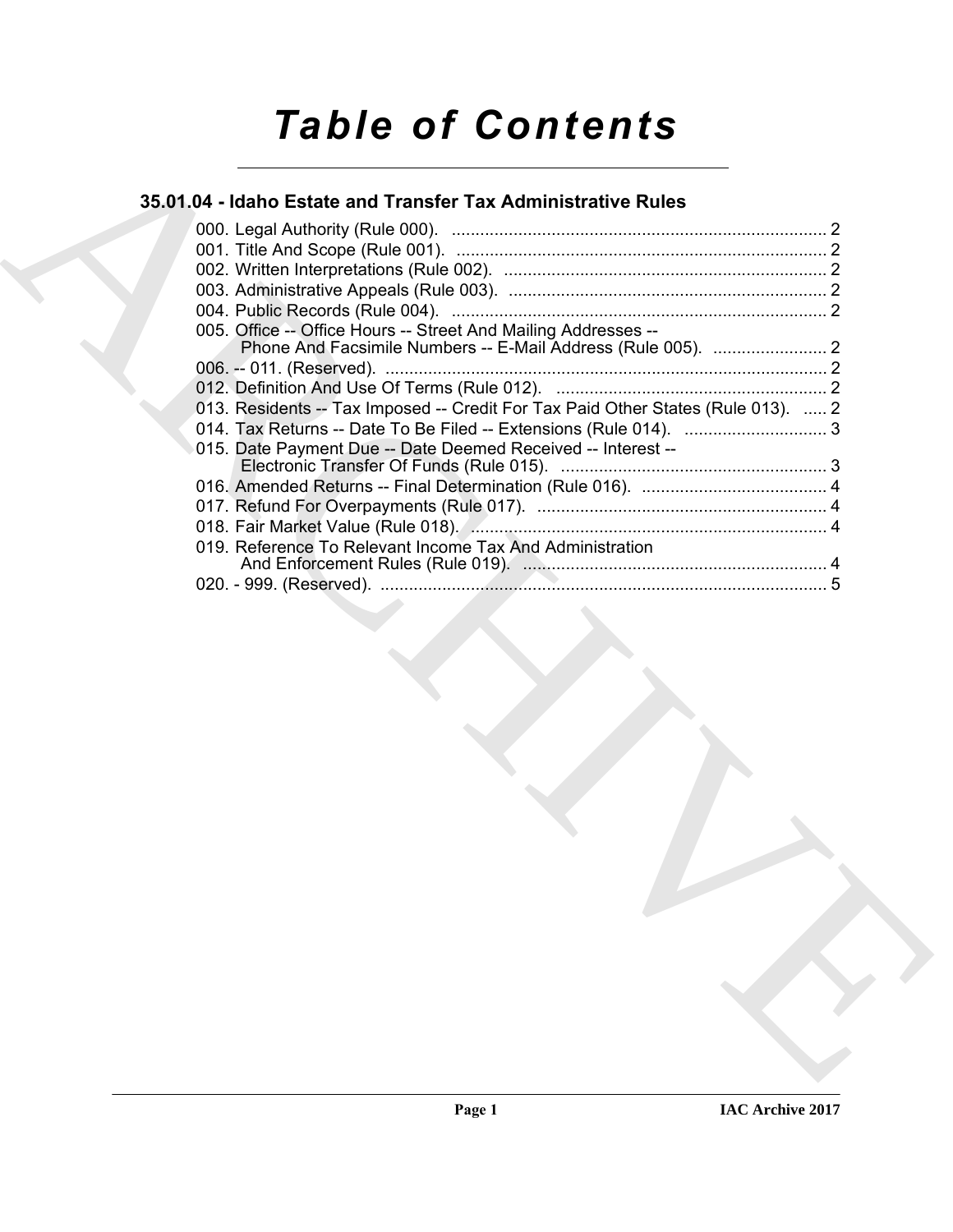#### **IDAPA 35 TITLE 01 CHAPTER 04**

#### **35.01.04 - IDAHO ESTATE AND TRANSFER TAX ADMINISTRATIVE RULES**

#### <span id="page-1-1"></span><span id="page-1-0"></span>**000. LEGAL AUTHORITY (RULE 000).**

In accordance with Sections 63-105 and 14-539, Idaho Code, the State Tax Commission shall promulgate rules implementing the provisions of the Idaho Estate and Transfer Tax Reform Act of 1988. (7-1-98)

#### <span id="page-1-2"></span>**001. TITLE AND SCOPE (RULE 001).**

These rules shall be cited as IDAPA 35.04.01, "Idaho Estate and Transfer Tax Administrative Rules." These rules shall be construed to reach the full jurisdictional extent of the state of Idaho's authority to impose a tax in an amount equal to the federal credit on the transfer of the taxable estate of every resident. (7-1-93)

#### <span id="page-1-3"></span>**002. WRITTEN INTERPRETATIONS (RULE 002).**

This agency has written statements as defined in Section 67-5201(19)(b)(iv), Idaho Code, which pertain to the interpretation of the rules of this chapter or to the documentation of compliance with the rules of this chapter. To the extent that such documents are not confidential by statute or rule, the documents are available for public inspection and copying at the main office of the State Tax Commission. See Rule 005 of these rules for the main office address.  $(3-15-02)$ 

#### <span id="page-1-4"></span>**003. ADMINISTRATIVE APPEALS (RULE 003).**

This chapter does allow administrative relief of the provisions outlined herein under Section 64-3049, Idaho Code. (7-1-93)

#### <span id="page-1-5"></span>**004. PUBLIC RECORDS (RULE 004).**

The records associated with this chapter are subject to the provisions of the Idaho Public Records Act, Chapter 1, Title 74, Idaho Code, to the extent that these documents are not confidential under Sections 63-3076, 63-3077, or 74-<br>101 through 74-126, Idaho Code. (3-15-02) 101 through  $74-126$ , Idaho Code.

#### <span id="page-1-6"></span>005. OFFICE -- OFFICE HOURS -- STREET AND MAILING ADDRESSES -- PHONE AND **FACSIMILE NUMBERS -- E-MAIL ADDRESS (RULE 005).**

**S3.51.64 - IDANTO ESTATE AND TRANSFER TAX ADMINISTRATI[V](mailto:taxrep@tax. idaho.gov)E RULES<br>
1980.** LEGAL AUTIONITY (RULE 000)<br>
1990. LEGAL AUTIONITY (RULE 000)<br>
1990. TITLE AND SCOPE (RULE 000)<br>
1991. TITLE AND SCOPE (RULE 000)<br>
1991. TITLE AND SCO **01. Main Office**. The State Tax Commission main office is located at 800 Park Blvd., Plaza IV, Boise, Idaho 83712-7742. The correspondence mailing address is P.O. Box 36, Boise, Idaho 83722-0410. The State Tax Commission's Website is www.tax.idaho.gov. The telephone number for Taxpayer Services is (208) 334-7660, or toll free 1-800-972-7660, and the facsimile number is (208) 334-7846. The State Tax Commission's e-mail is taxrep@tax. idaho.gov. Main Office hours are from 8 a.m. to 5 p.m. Monday through Friday except for legal holidays. (3-15-02)

**02. Regional Field Offices**. The address and phone number for each regional field office is listed in IDAPA 35.02.01.005, "Tax Commission Administration and Enforcement Rules," Rule 005. (3-15-02)

**Hearing Impaired**. Hearing impaired individuals may contact any State Tax Commission office by elay Service Number 1-800-377-3529. using the Idaho Relay Service Number 1-800-377-3529.

#### <span id="page-1-7"></span>**006. -- 011. (RESERVED).**

#### <span id="page-1-10"></span><span id="page-1-8"></span>**012. DEFINITION AND USE OF TERMS (RULE 012).**

Federal estate tax return includes any federal form, or other action which establishes, changes, or amends either the federal estate or the generations skipping tax liability. (7-1-93) federal estate or the generations skipping tax liability.

#### <span id="page-1-11"></span><span id="page-1-9"></span>**013. RESIDENTS -- TAX IMPOSED -- CREDIT FOR TAX PAID OTHER STATES (RULE 013).**

<span id="page-1-12"></span>**01. Credit**. The computed credit allowed by Section 2011, Internal Revenue Code, is a tax liability payable to the state, regardless of the fact that the estate did not utilize the credit on the federal estate tax return. An increased credit created by valuation changes, inclusion of omitted assets or other corrective actions made by the State Tax Commission is a tax liability, even though no corresponding change to the federal taxable estate is made on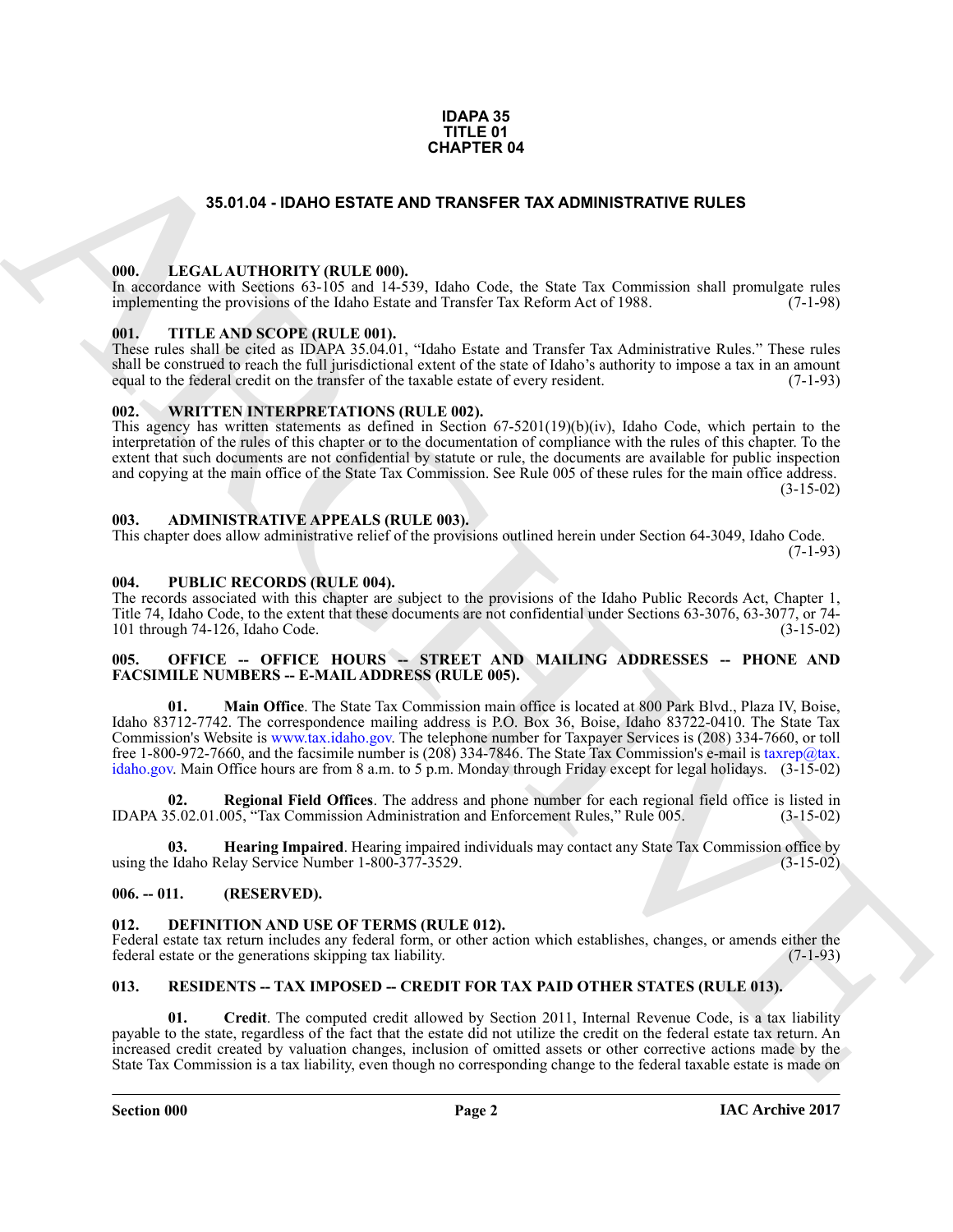the federal estate tax return. (7-1-93)

<span id="page-2-8"></span>**02. Death Taxes**. The estate has the obligation to document the amount of death taxes paid to other states before pro rating the federal credit will be allowed. (7-1-93)

### <span id="page-2-9"></span><span id="page-2-0"></span>**014. TAX RETURNS -- DATE TO BE FILED -- EXTENSIONS (RULE 014).**

<span id="page-2-10"></span>**Requirement**. A return shall be required to be filed with the Commission by every estate that is required by the laws of the United States to file a federal estate tax return. This requirement extends to nonresident estates which have property interests with situs within Idaho included in the federal estate gross value. (7-1-93)

<span id="page-2-11"></span>**02. Time Payments**. When any estate elects time payments under Section 6166, Internal Revenue Code, the estate will furnish the Commission a copy of the documentation required by Section 6166, Internal Revenue Code. (7-1-93) Revenue Code.

#### <span id="page-2-2"></span><span id="page-2-1"></span>**015. DATE PAYMENT DUE -- DATE DEEMED RECEIVED -- INTEREST -- ELECTRONIC TRANSFER OF FUNDS (RULE 015).**

<span id="page-2-4"></span>**01. Estimated Final Credit**. An estate which has an approved time payment for federal estate taxes shall be required to remit only the estimated final amount of federal credit that will be available after taking into consideration the interest deductions that will be allowed as administrative expenses during the extended payment schedule. The Commission may adjust the estimated final credit amount and bill or refund an amount to the estate at the time of remittance. (7-1-93) the time of remittance.

**a.** Upon final payment to the Internal Revenue Service and the final adjustment to the federal credit, the Upon is the Commission which may be payment or refund with applicable interest. (7-1-93) settlement will be made with the Commission which may be payment or refund with applicable interest.

**b.** It is recognized that no one will be able to exactly estimate the final federal credit prior to the extended payments due to the variable interest rate the Internal Revenue Service uses. Therefore, there shall be no penalties imposed if a good faith estimate ultimately is found to be an underpayment, though statutory interest will be assessed. (7-1-93)

<span id="page-2-5"></span>**Extended Payment**. Extended payment of the state tax will only be approved for good cause such as, the need of a sacrifice sale of assets. The number of years for extended payment will be determined by the Commission on an individual basis, but in no case be longer than fourteen (14) years from the date the tax was due.  $(7-1-93)$ 

Since Tax Commission<br>
In the state state of the state base of the state state of the state of the state of the state<br>
and the state of the state in the state of the state state of the state of the state of the state<br>
and **a.** Any agreement for extended payment is conditional until such time as the estate enters into a written contractual agreement with the Commission, wherein the distributee agrees to: terms of payment including total period of extension, periodic payments, and interest thereon; waiver of all statutes of limitations for the assessment or collection of the estate tax until such tax is paid in full; that unpaid estate taxes including interest shall remain a lien upon the property passed or transferred until all taxes and interest owing are paid in full and; provisions in case of default by the distributee. (7-1-93)

**b.** The Commission may file a lien in the real property records of the county wherein the property is nd such other places as may be necessary to protect the Commission's interest. (7-1-93) located and such other places as may be necessary to protect the Commission's interest.

<span id="page-2-7"></span>**Loss of Valuation**. A credit that is increased due to an increase in federal taxable estate caused by the loss of special use valuation is payable within six  $(6)$  months of the date the property ceased to qualify for the special use valuation.  $(7-1-93)$ special use valuation.

<span id="page-2-6"></span>**04.** Interest. Interest will accrue on tax beginning six (6) months after the date of disposition or date use ceased. (7-1-93) qualified use ceased.

<span id="page-2-3"></span>**05. Electronic Funds Transfer**. All taxes due the state must be paid by electronic funds transfer whenever the amount due is one hundred thousand dollars (\$100,000) or greater, in accordance with Sections 67-<br>2026 and 67-2026A, Idaho Code. (4-5-00) 2026 and 67-2026A, Idaho Code.

**Section 014 Page 3**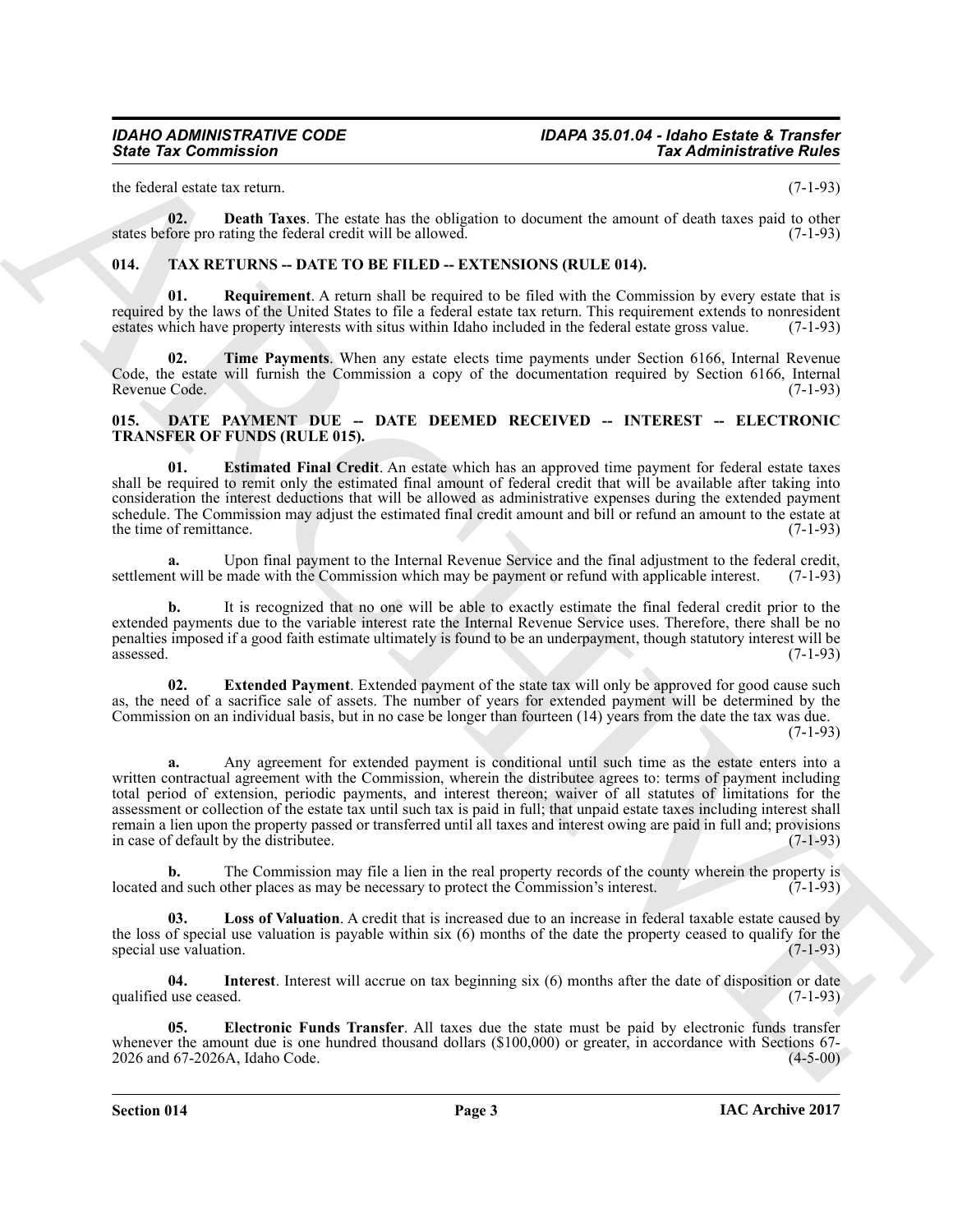#### <span id="page-3-4"></span><span id="page-3-0"></span>**016. AMENDED RETURNS -- FINAL DETERMINATION (RULE 016).**

<span id="page-3-5"></span>**01. Amended Return**. A copy of any filing by the estate that establishes, changes, or amends the estate's federal tax liability shall be filed no later than sixty (60) days after the document is filed with the Internal Revenue Service. This section specifically includes, but is not limited to, an Internal Revenue Service Form 706-A. (7-1-93)

<span id="page-3-6"></span>**02. Final Determination**. Final determination of the federal tax must be documented by the estate within sixty  $(60)$  days.  $(7-1-93)$ 

In the case of an Internal Revenue Service audit, the estate should submit a copy of an agreed upon decision from an appeal. (7-1-93) adjustment or the decision from an appeal.

**b.** In the case of extended payments of federal estate tax, a copy of the final Internal Revenue Service estate closing letter. (7-1-93)

<span id="page-3-12"></span>**c.** In all other cases, a copy of the Internal Revenue Service closing letter. (7-1-93)

#### <span id="page-3-1"></span>**017. REFUND FOR OVERPAYMENTS (RULE 017).**

As of January 1, 1994, the rate of interest on refunds is determined annually as provided in Section 63-3045, Idaho Code and Idaho Tax Commission Administration and Enforcement Rule 310. Simple interest shall accrue from the day the tax return was required to be filed, or the day the tax was actually paid to the State Tax Commission, whichever is later, to the day the refund is paid by the State Tax Commission. (3-30-01) whichever is later, to the day the refund is paid by the State Tax Commission.

#### <span id="page-3-7"></span><span id="page-3-2"></span>**018. FAIR MARKET VALUE (RULE 018).**

<span id="page-3-8"></span>**01. Fair Market Value**. The tax imposed upon any transfer of property is measured by the fair market value of such property. Fair market value is that amount of United States money or its equivalent that in all probability a property would exchange hands for, between a willing seller under no compulsion to sell, and an informed, capable buyer; a reasonable time being allowed to consummate the sale, and substantiated by a reasonable down payment or full cash payment.

**a.** Growing crops, in the case of a farm or tillable land must be appraised separately from the land.

 $(7-1-93)$ 

Sinte Tax Commission<br>
16. AMENDO INTERNATIONAL CONFIDENTIVATION (CONTINUES)<br>
16. AMENDO INTERNATIONAL CONFIDENTIVATION (CONTINUES)<br>
16. AMENDO INTERNATIONAL CONFIDENTIVATION (CONTINUES) IN CONTINUES IN A CONFIDENTIVATION **b.** If there is a market for stocks and bonds, on a stock exchange, in an over-the-counter market, or otherwise, the mean between the highest and lowest quoted selling prices on the date of death is the fair market value per share or bond. If there were no sales on the date of death, the fair market value is determined by taking the weighted average of the means between the highest and lowest sales, on the nearest date before and the nearest date after the date of death, on which dates the stock was traded. The average is to be weighted inversely by the respective number of days between the selling date and the valuation date. (7-1-93) number of days between the selling date and the valuation date.

**c.** Any variation from the quoted market price due to the size of a block of stock shall have supporting tation attached to the return. documentation attached to the return.

<span id="page-3-9"></span>**02. Valuation**. Valuation for the purpose of absorbing the maximum allowable state death tax credit will recognize alternate date valuation that is timely elected and allowed by the Internal Revenue Service. (7-1-93)

#### <span id="page-3-11"></span><span id="page-3-3"></span>**019. REFERENCE TO RELEVANT INCOME TAX AND ADMINISTRATION AND ENFORCEMENT RULES (RULE 019).**

<span id="page-3-10"></span>**01. Income Tax And Administration And Enforcement Rules**. All Income Tax and Administration and Enforcement Rules promulgated by the Commission for collection, enforcement, and administration of the code sections incorporated by reference in Section 14-412, Idaho Code, apply to the administration and enforcement of the estate and transfer tax. (4-5-00) estate and transfer tax.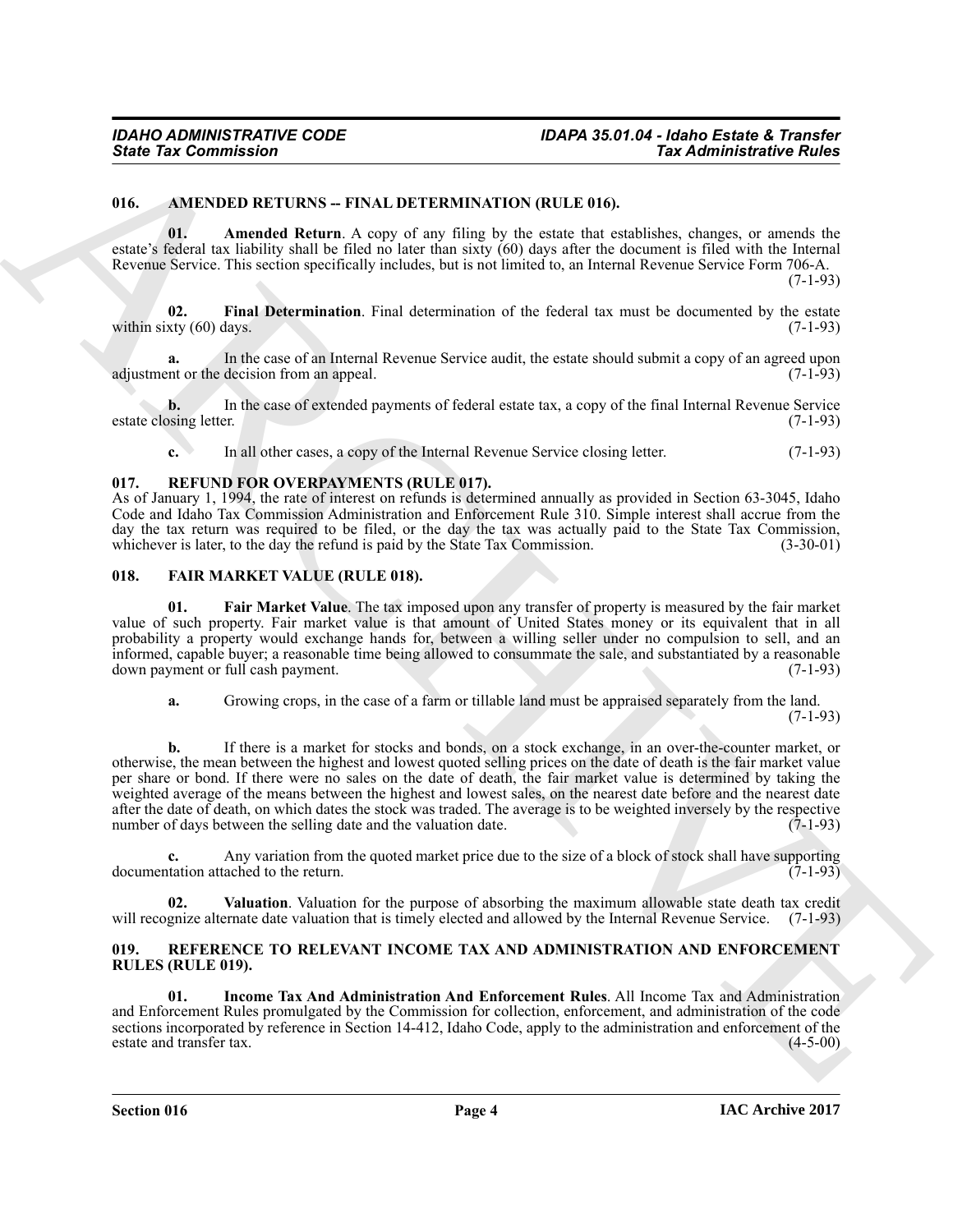#### <span id="page-4-1"></span>*IDAHO ADMINISTRATIVE CODE IDAPA 35.01.04 - Idaho Estate & Transfer State Tax Commission Tax Administrative Rules*

ARCHIVE **02. References**. References to income tax in the Income Tax and Administration and Enforcement Rules referred to in this rule shall be described as references to estate and transfer tax for purposes of these rules. (4-5-00)

<span id="page-4-0"></span>**020. - 999. (RESERVED).**